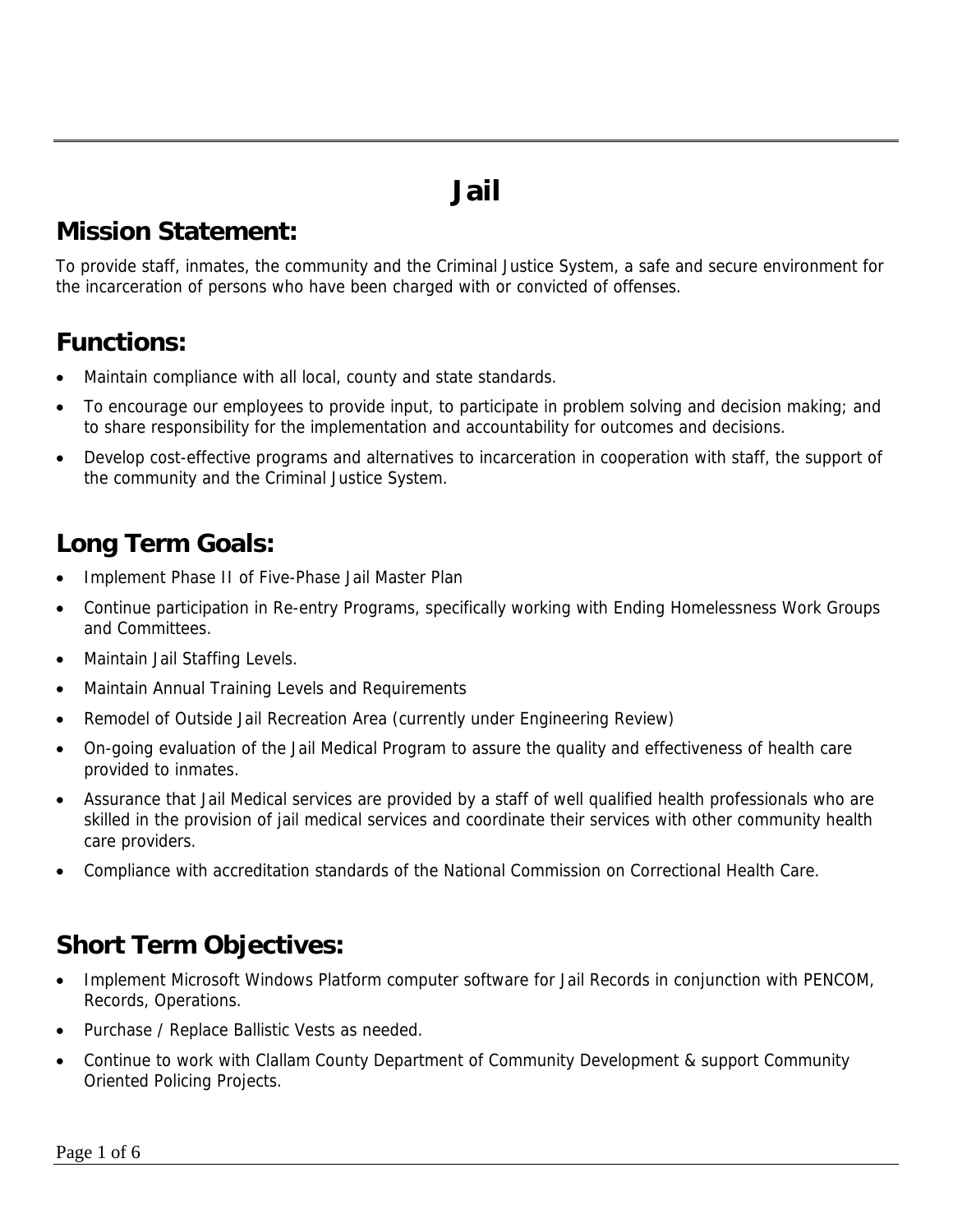#### **Accomplishments in 2008:**

- Remodel of old SDU for suitable & secure female prisoner housing is nearing completion.
- Staffing levels increased by three Corrections Officers and one Control Room Technician to support opening of 30 additional jail beds. Currently all authorized full time positions are filled & one part-time. Two authorized part-time positions remain open.
- Participation on County Mental Health Committee and 72 hour Triage Center Sub-committee. Jail Superintendent is an active member on both.
- Memorandum of Understanding in place with Serenity House regarding Homeless and those at risk of becoming homeless. Created reports to document sharing of information between Jail and Serenity House Staff. Working with Washington State Department of Corrections and local faith based group "Life Force" to establish Offender Re-entry program.
- New contract for Jail Medical Services in place, establishes a cost cap for medical staff.
- New billing agreement in place with Olympic Medical Center, significant cost reduction to County.
- Maintaining full time Corrections Officers position assigned to provide security for Nursing Staff (Medical Liaison Officer)
- Jail Property Room Storage modified by Chain Gang to accommodate sealed bins and new customized shelving installed.
- Installed new Linoleum flooring in Jail Sergeants Office
- Standardized prisoner care daily rate for all Jail Contracts.
- Negotiated and signed Washington State Department of Corrections Prisoner Transport Agreement for female prisoner transports to Washington Corrections Center for Women -Purdy.
- Bidding process for Jail Remodel Phase I of five-phase expansion plan completed. Construction nearing completion.
- Cut down and removed steel basket-ball pole and filled hole in outdoor recreation area, improving both Officer & Inmate safety.
- Exercised out clause for WASPC Programs Contract, negotiated and signed new Community Based Programs Contract with Friendship Diversion Services for Electronic Home Monitoring, Community Services Work & Day Reporting.
- Implemented new inmate phone system, internet based and accessible to operations personnel.
- Completed TB Testing for all Corrections Staff in accordance with WISHA standards, testing also provided to all department personnel who desired it.
- Established "Top Ten" List for Inmate Programs. Set guidelines for screening and placement of in-custody prisoners into Friendship Diversion Programs.
- Implemented new safety trays for segregation inmate feeding.
- Obtained Career Level Certification for all Jail Sergeants with exception of newly promoted (scheduled for second half of 08').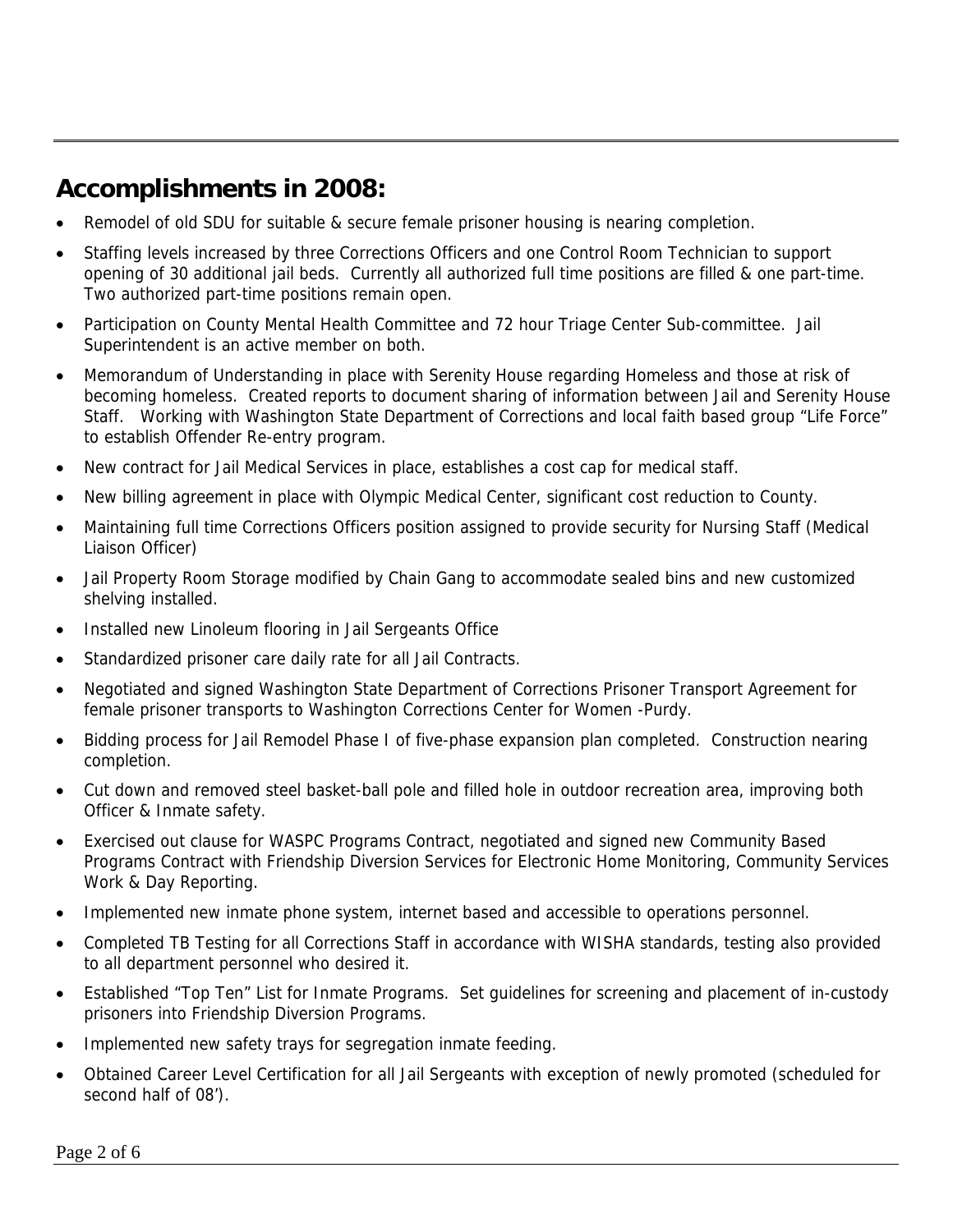- Career Level training completed for Jail Superintendent (Northwest Law Enforcement Command College & LPO Class through CJTC)
- Agreement reached with Superior Courts for collections of Jail Medical and Jail Commissary Debts through Court Ordered Restitution.
- Purchased & Installed new booking camera to provide adequate quality photo's when system is linked to input mugs-shots to JBRS
- Maintained three Chain Gang Work Crews supporting Community Oriented Policing and numerous County and City agencies such as City Streets, PAPD, County Roads, County Parks, Olympic Discovery & Adventure Trail, Sequim Master Gardeners, County Fair, Sequim Irrigation Festival, Joyce Days, Building Maintenance, Jail Remodel & Painting, DCD Community Projects, etc.
- Recruited and trained four new Jail Staff in preparation for opening of 30 new beds.
- Computerized and located Corrections Annual Schedule in Read Only Access area allowing all Sheriff's employee's access. Provides for better employee planning and coordination of leave time on annual basis.
- Added four new Pipe Time Keepers to existing system, allows for all cell entries to be recorded, all officers now carry a pipe, not just those assigned to welfare checks. Better records the number of visits staff make to each living unit.
- Obtained and issued all Custody Staff individual radios, batteries and chargers. Has essentially eliminated the "broken battery syndrome" experienced in the past.
- Identified and resolved Juvenile Fingerprinting for felony convictions through coordinated efforts with Clallam County Juvenile Center, Superior Courts, Courthouse Security Officer & Sheriff's Support Services and Operations staff.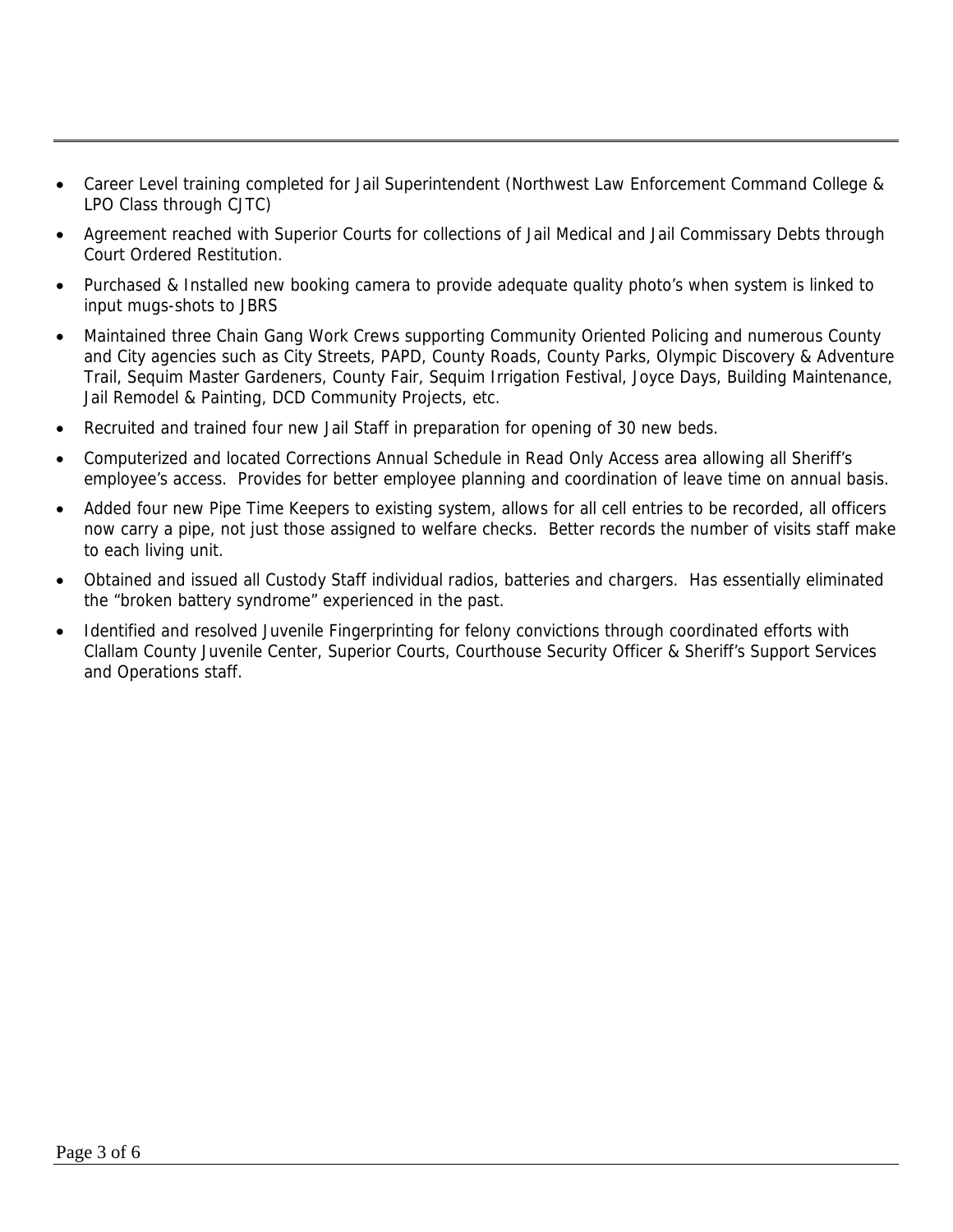## **Workload Indicators:**

| Type of Activity                                  | 2006 Actual | 2007 Actual | 6/3/08 Actual | 2009 Goals |
|---------------------------------------------------|-------------|-------------|---------------|------------|
| Inmate meals served (Jail and Juvenile Center)    | 142,265     | 132,563     | 71,354        |            |
| Inmate labor supervision - total hours            | 12,334.5    | 13,710      | 7,005         |            |
| Inmate man days                                   | 44,296      | 42,631      | 22,830        |            |
| Total inmate bookings                             | 2,882       | 2,887       | 1,126         |            |
| Supervised Court Appearances/Remands              | 5,368       | 5,242       | 2,738         |            |
| <b>Cooperative Chain Miles</b>                    | 27,425      | 27,760      | 13,725        |            |
| Chain Gang - road miles cleared                   | 766.10      | 669         | 321           |            |
| Chain Gang - pounds of roadside litter collected  | 32,582      | 26,737      | 27,533        |            |
| Chain Gang - pounds of dump site litter collected | 93,940      | 72,164      | 25,875        |            |
| Average daily population                          | 121.36      |             |               |            |
| Number of sick calls                              | 360         |             |               |            |
| <b>Number Medical Transports</b>                  | 83          |             |               |            |

#### **Staffing Level:**

|                                              | 2006 Actual | 2007 Actual | 6/3/08 Actual | 2009<br><b>Budget</b> |
|----------------------------------------------|-------------|-------------|---------------|-----------------------|
| Full Time Equivalents Sheriff's Jail:        | 34.50       | 35.5        | 38.5          | 39.5                  |
| Care and Custody                             | 29.5        | 30.5        | 33.5          | 34.5                  |
| Chain Gang                                   |             | 2           | 2             |                       |
| Kitchen                                      |             |             | 3             |                       |
| Full Time Equivalents Sheriff's Jail Medical | 1.65        | 1.65        | 1.65          | 1.75                  |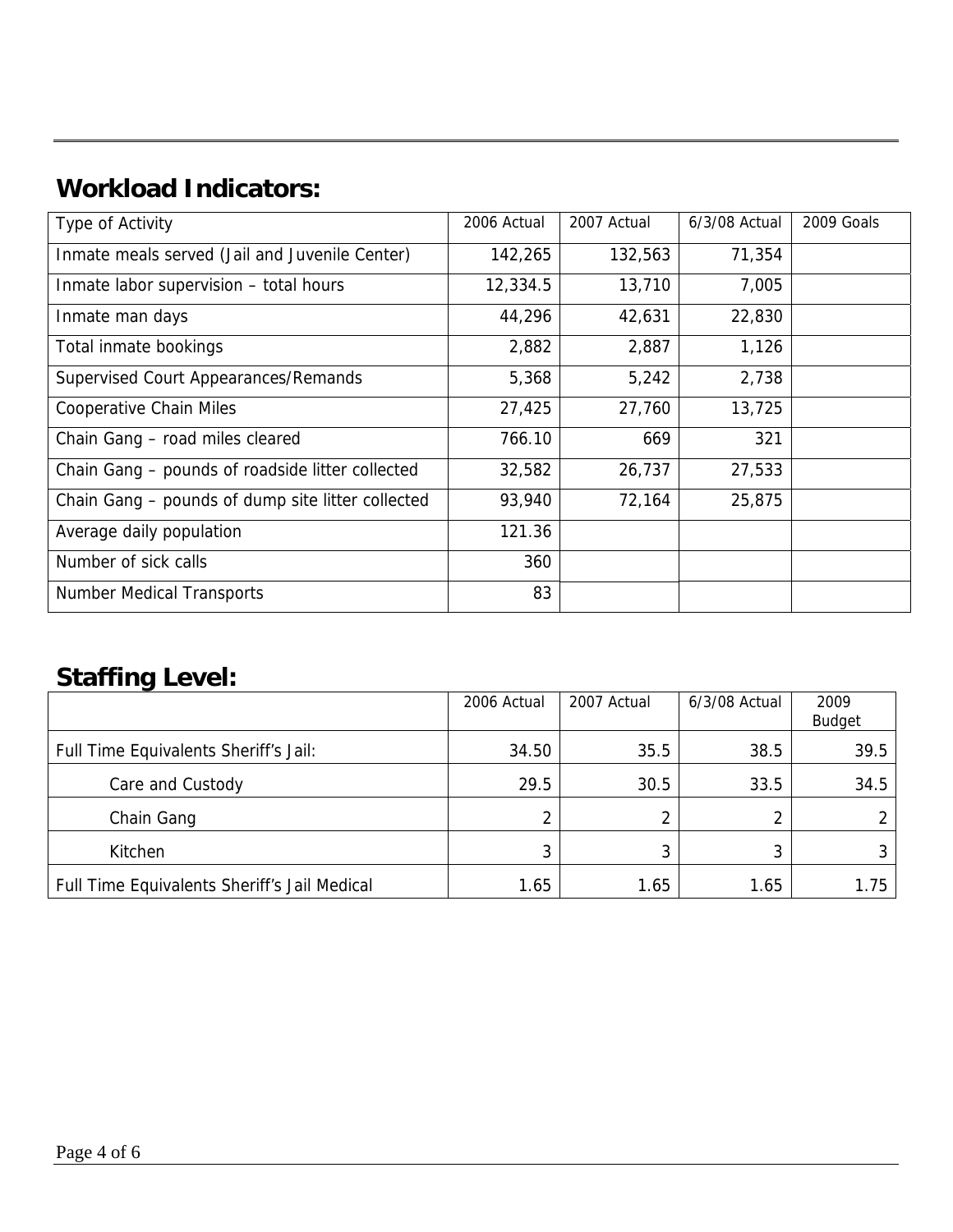## **Operating Budget**

### **Revenues – Sheriff's Jail**

|                                       | 2006 Actual | 2007 Actual | 6/30/08     | 2009          |
|---------------------------------------|-------------|-------------|-------------|---------------|
|                                       |             |             | Actual      | <b>Budget</b> |
| Taxes                                 |             |             |             |               |
| Licenses and Permits                  |             |             |             |               |
| Intergovernmental Revenues            | 355,455     | 387,812     | 263,623     | 747,073       |
| <b>Charges for Goods and Services</b> | 119,336     | 142,951     | 38,665      | 125,000       |
| <b>Fines and Forfeitures</b>          |             |             |             |               |
| Miscellaneous Revenues                | 307         | 153         | 2,704       | 1,000         |
| Nonrevenues                           | 0           |             |             |               |
| <b>Other Financing Sources</b>        | 100,000     | 100,000     | 250,000     | 300,000       |
| <b>General Tax Support</b>            | 1,970,385   | 1,938,603   | 769,553     | 2,013,925     |
| <b>TOTAL</b>                          | \$2,545,483 | \$2,569,519 | \$1,324,545 | \$3,186,998   |

## **Expenditures - Sheriff's Jail**

|                                        | 2006 Actual | 2007 Actual | 6/30/08     | 2009        |
|----------------------------------------|-------------|-------------|-------------|-------------|
|                                        |             |             | Actual      | Budget      |
| Salaries and Wages                     | 1,621,329   | 1,604,117   | 825,939     | 2,029,668   |
| <b>Personnel Benefits</b>              | 292,927     | 571,794     | 286,663     | 756,810     |
| <b>Supplies</b>                        | 217,026     | 221,626     | 132,489     | 306,850     |
| Other Services and Charges             | 31,984      | 36,075      | 30,533      | 44,920      |
| <b>Intergovernmental Services</b>      | 91,865      | 88,335      | 10,441      | 0           |
| <b>Interfund Payments for Services</b> | 286,087     | 47,572      | 19,588      | 41,500      |
| Capital Outlay                         | 4,265       |             | 18,892      | 7,250       |
| <b>TOTAL</b>                           | \$2,545,483 | \$2,569,519 | \$1,324,545 | \$3,186,998 |